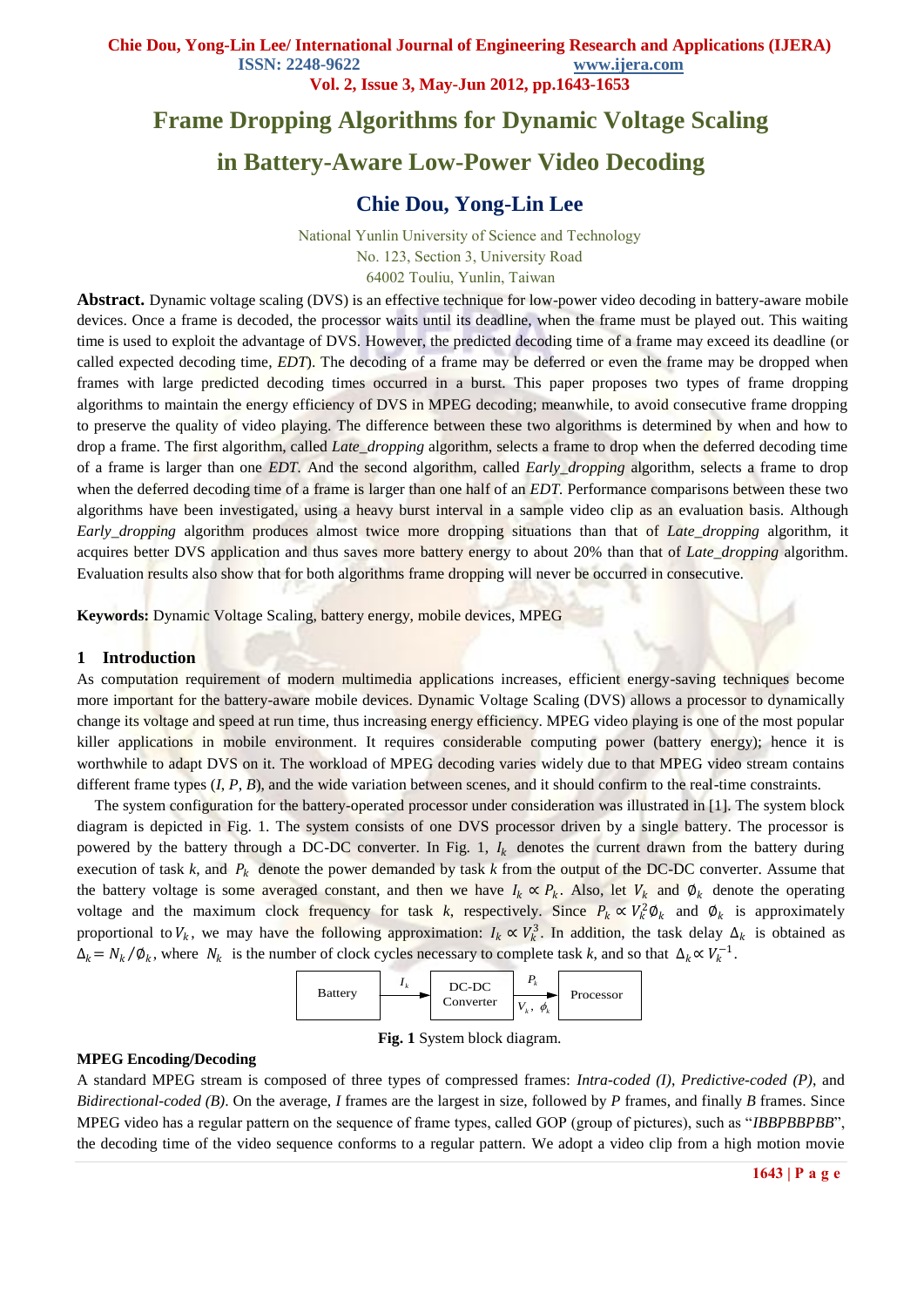"*UnderSiege"* used in [2] for evaluating our proposed DVS mechanism and frame dropping algorithm. Main characteristics of MPEG stream in this *UnderSiege* clip are shown in Table 1 below.

|                   | Table 1. <i>UnderSiege</i> movie clip characteristics. |
|-------------------|--------------------------------------------------------|
| Type              | Movie                                                  |
| <b>Frame Rate</b> | 30 fps                                                 |
| <i>I</i> frames   | 122                                                    |
| P frames          | 122                                                    |
| <i>B</i> frames   | 486                                                    |

We also adopt the linear regression model used in [2] to describe the linear relationship between the two metrics, the frame size and the number of clock cycles required to decode the frame. Because the decoding clock cycles per byte are different for different frame types. On the average, *I* frame requires less decoding clock cycles per byte while *B* frame requires more decoding clock cycles per byte. Table 2 shows the regression model for the expected decoding clock cycles with an  $R^2$  coefficient of the linear regression through the sample points.

| Table 2. Regression model for the expected decoding clock cycles. |                                                        |      |  |
|-------------------------------------------------------------------|--------------------------------------------------------|------|--|
| Frame type                                                        | Regression model                                       |      |  |
| <i>I</i> frame                                                    | 39 $\times$ frame size +4.7 $\times$ 10 <sup>6</sup>   | 0.96 |  |
| P frame                                                           | 64 $\times$ frame size + 1.9 $\times$ 10 <sup>6</sup>  | 0.92 |  |
| <i>B</i> frame                                                    | 115 $\times$ frame size + 1.1 $\times$ 10 <sup>6</sup> | 0.95 |  |

### **Dynamic Voltage Scaling (DVS)**

Although it is generally desirable to have higher frequency for faster instruction execution, for some tasks maximum execution speed is not required and so that the supply voltage and operating frequency can be reduced. DVS allows a processor to dynamically change its frequency and voltage at run time, increasing energy efficiency. For real-time embedded systems, the execution of tasks can be slowed down to save processor energy as long as the deadline constraints are not violated. For MPEG decoding, the processor runs at a maximum speed when decoding, i.e., the highest voltage/frequency setting, to avoid deadline violation. Once a frame is decoded, the processor waits until its deadline (e.g., every 33.3 ms for the frame rate of 30 fps), when the frame must be played out. It may be regarded that during this waiting time the processor is idle. These idle periods are used to exploit the advantage of DVS. In this paper, we assume ideal DVS is adapted on MPEG decoding, where the processor scales down exactly to the voltage/frequency setting required to decoding the corresponding frame. Such that no idle time exists and power saving is maximized. In Fig. 1, we have shown that  $I_k \propto V_k^3$ , and  $\Delta_k \propto V_k^{-1}$  as well. That is to say,  $I_k$  will be decreased inversely proportional to the third power of  $\Delta_k$ [1],[3],[4].

 The rest of the paper is structured as follows. Section 2 gives a brief introduction to different battery models and a short overview of diffusion model that is used in our study. In section 3, a probabilistic approach for selecting suitable maximum decoding frequency (MDF) for different frame types in MPEG decoding is presented. Section 4 proposes two types of frame dropping algorithms to maintain the energy efficiency of DVS in MPEG decoding when frames with large predicted decoding times occurred in a burst; meanwhile, to avoid consecutive frame dropping to preserve the quality of video playing. In section 5, performance comparisons both on frame dropping and energy saving between these two algorithms were investigated, using a heavy burst interval in a sample video clip as an evaluation basis. Section 6 concludes the paper with an outlook to future works.

### **2 Battery Model**

Many different types of battery models have been developed for different application areas [5],[6],[7]. For example, the electrochemical models are based on the chemical processes that take place in the battery. In electrical-circuit models the electrical properties of the battery are modeled using PSpice circuits. The stochastic models describe the battery based on discrete-time Markov chains at a higher level of abstraction than the electrochemical and electrical circuit models. The Kinetic battery model (KiBaM) and the diffusion model are two well-known analytical models. Both models are well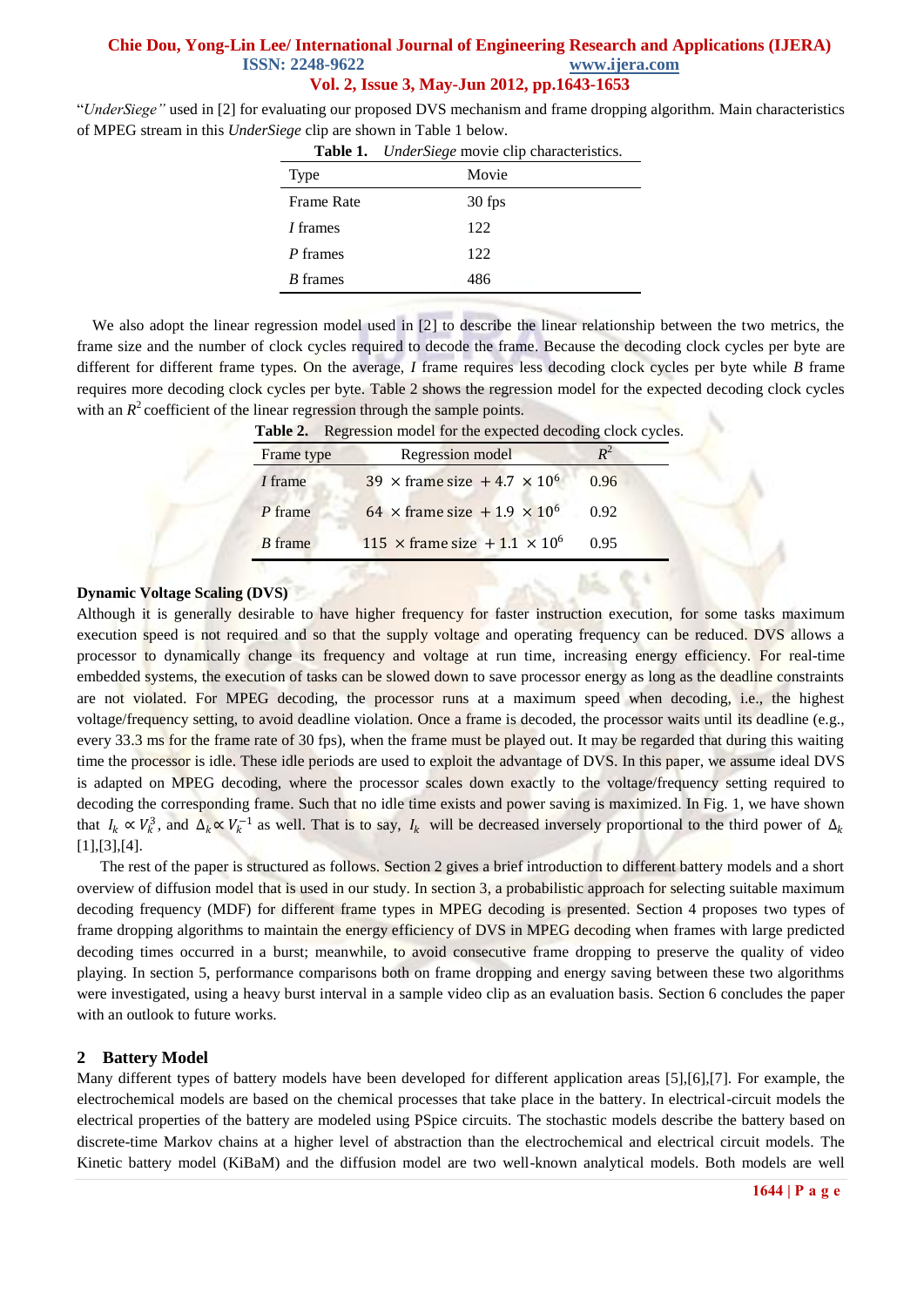suited for performance evaluation purposes and for doing battery lifetime predictions. In this paper, we use the diffusion model [1],[5],[8] which is a parametrically simple analytical form that relates the battery lifetime to the time-varying load profile.

Let *D* denote the diffusion constant of the diffusion model and *w* be the width of the linear diffusion region. An expression for the apparent charge lost from the battery, represented by  $\alpha(t)$ , can be obtained as follows [5].

$$
\alpha(t) = \int_0^t i(\tau)d\tau + \int_0^t i(\tau)(2\sum_{m=1}^\infty e^{-\beta^2 m^2(t-\tau)})d\tau \tag{1}
$$

 $\lambda$ 

where  $\beta = \pi \sqrt{D}/w$ . The charge lost can be divided into two parts: the first is the charge consumed by the task, and the second is the charge which remains unused in the battery. The battery is vacant when the charge lost is equal to the battery capacity. For a constant current ρ, the function that describes the restoration of the unavailable charge during an idle period after a load  $\rho$  that lasted for a period of length  $t_l$  is [5]

$$
u(t_i) = 2\rho \sum_{m=1}^{\infty} \frac{e^{-\beta^2 m^2 t_i} (1 - e^{-\beta^2 m^2 t_i})}{\beta^2 m^2},
$$
 (2)

where  $t_i$  is the idle time.

#### **Battery Load Profile**

Fig. 2 shows a sequence of tasks each of which charges a constant load on the battery. Let  $I_k$ ,  $\Delta_k$ , and  $t_k$  denote the current, duration, and the start time of task *k*, respectively. Assume that the battery has a total discharge time *T*, and the resulting load profile is an *n*-step staircase function. The load profile is specified by the three set [5]: the current set  $S_I = \{I_k | k = 0, 1, ..., n-1\}$ ; the duration set  $S_\Delta = \{\Delta_k | k = 0, 1, ..., n-1\}$ ; and the start time set  $S_t = \{t_k | k = 0, 1, ..., n-1\}$ . Then, the battery charge consumed by task *k*, represented by  $\alpha_k$ , is obtained as follows.



where

$$
F(T,t_k,t_k+\Delta_k,\beta)=
$$

$$
\Delta_k + 2 \sum_{m=1}^{\infty} \left[ \left( e^{-\beta^2 m^2 (T - t_k - \Delta_k)} - e^{-\beta^2 m^2 (T - t_k)} \right) / \left( \beta^2 m^2 \right) \right]. \tag{4}
$$

### **3 Maximum Decoding Frequency Setting**

We apply off-line speed determination by treating the execution of each MPEG frame as its best-case estimation and adopt slack reclamation to reduce the energy consumption in an on-line (run-time) manner. Off-line speed determination can be applied to many popular applications, such as video-on-demand, movie-on-demand, and multimedia-on-demand. So that, the predicted decoding time for each frame can be estimated in advance in an off-line manner. To determine the off-line "suitable maximum" decoding frequency for different frame types individually, a probabilistic approach is proposed as follows. Fig. 3(a) shows the probability mass function (pmf) of the frame size for all *I* frames in the *UnderSiege* movie clip. Shown in Fig. 3(b) is the corresponding predicted decoding time versus frame size under different decoding frequencies.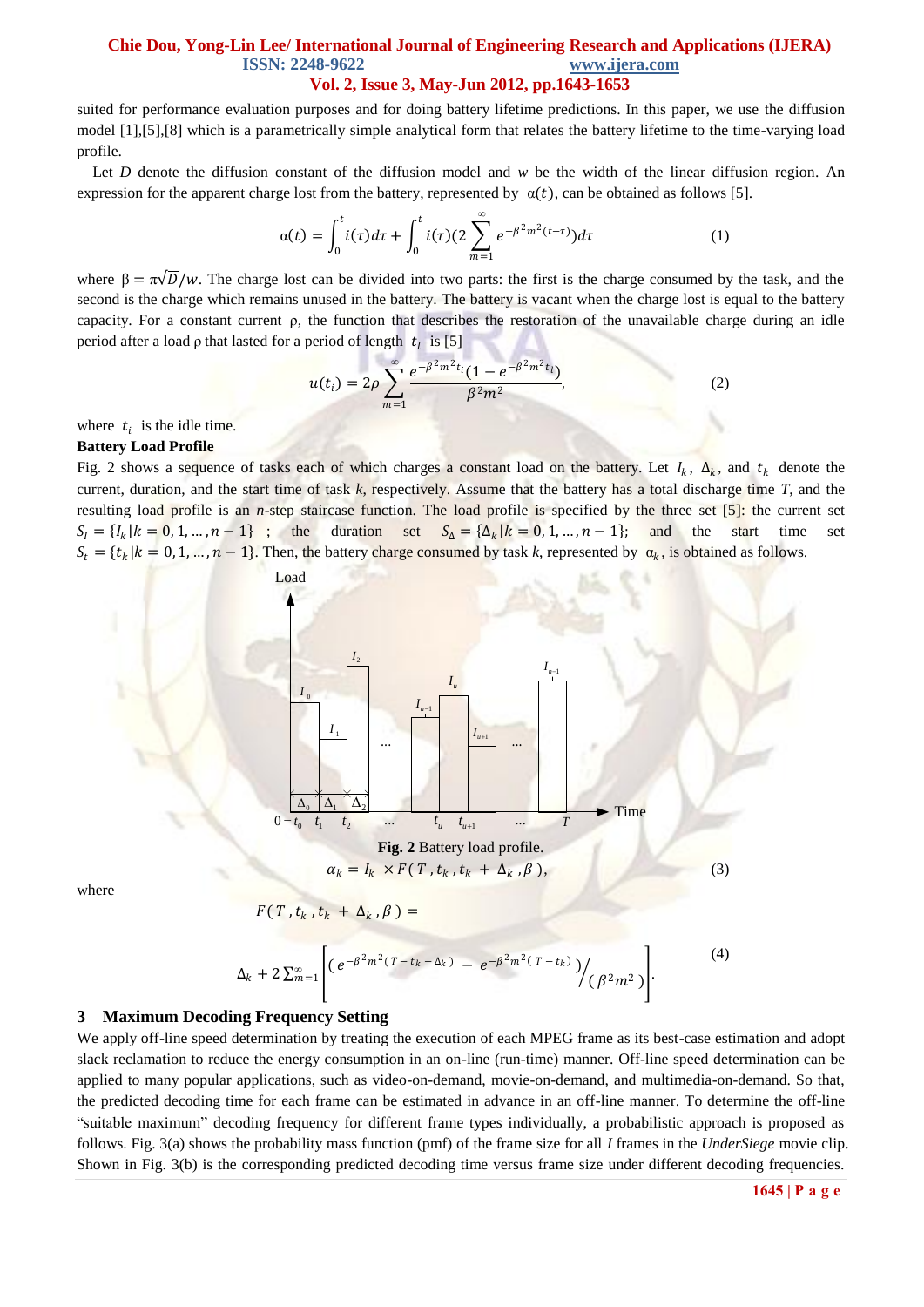# **Vol. 2, Issue 3, May-Jun 2012, pp.1643-1653**

We assume frame rate is 30 fps, that is, the deadline (or expected decoding time) of each frame is 33.3 ms. Fig. 3(b) also uses rectangles to indicate the maximum frame size and the probability that the predicted decoding time exceeds 33.3 ms for each decoding frequency, respectively. From Fig. 3(b) we observed the predicted decoding times of all *I* frames are almost within the deadline when the decoding frequency is 260 MHz, and when the decoding frequency is reduced to 200 MHz the predicted decoding time of almost half the *I* frames will exceed their deadline. For MPEG decoding, the processor runs at a "suitable maximum" speed when decoding, i.e., the "highest" frequency setting, to avoid deadline violation. The selected "suitable maximum" speed should expolit the advantages of DVS for low-power video decoding; meanwhile, sustain the stability of system performance. Fig. 4 and Fig. 5 show the similar results for *P* and *B* frames, respectively. If we assume the probability of deadline violation cannot exceed 5%, we may determine the maximum decoding frequencies for *I*, *P* and *B* frames from Figs. 3, 4, and 5, respectively. Let  $f_{lmax}$  denote the maximum decoding frequency for *I* frames, thus we have  $f_{I,max}$  = 240 MHz from Fig. 3(b). Also, we may have  $f_{P,max}$  = 200 MHz and  $f_{B,max}$  = 120 MHz from Fig. 4(b) and Fig. 5(b), respectively. If we increase the probability of deadline violation to about 20%, the maximum decoding frequency for each frame type is lowered to:  $f_{I,max} = 220 \text{ MHz}$ ,  $f_{P,max} = 160 \text{ MHz}$ , and  $f_{B,max} = 90 \text{ MHz}$ . Of course, these maximum decoding frequencies are generally much lower than the highest speed of the processor. The predicted decoding time for the  $k^{\text{th}}$  frame of type *I* is obtained as follows.

$$
PDF_{k}^{I} = \frac{\text{The expected decoding clock cycles for the frame}}{f_{I,max}} \tag{5}
$$

Similar to (5), we may calculate the  $PDT_k^P$  and  $PDT_k^B$  for the  $k^{\text{th}}$  frame of type P and B, respectively. The slack time is reclaimed if the predicted decoding time is smaller than the deadline (expected decoding time, *EDT*) to slow down the execution speeds at run time to reduce the energy consumption. On the contrary, if the predicted decoding time is larger than the expected decoding time then a deadline violation is occurred. In the following section we propose a simple frame dropping algorithm cooperate with a buffer mechanism to minimize the effects of deadline violations on DVS in MPEG decoding.

 In this paper, we assume the on-line (run-time) initial discharge current *Iini* for all types of frames is the same, 250 mA. Let  $ADT_k^I$  and  $I_k^I$  be the actual decoding time and discharge current, respectively, for the  $k^{\text{th}}$  frame of type *I*. If  $PDT_k^1 < EDT$ , we have  $ADT_k^1 = EDT$  (the slack time is reclaimed), and

$$
I_k^l = I_{ini} \left(\frac{EDT}{PDT_k^l}\right)^{-3}.\tag{6}
$$

Otherwise, if  $PDT_k^I \geq EDT$  (deadline violation), we have  $ADT_k^I = PDT_k^I$  and  $I_k^I = I_{ini}$ . Similar results can be applied to type *P* and *B* frames. Here we note that the above analysis is per frame basis, that is, we assume the decoding time of each frame starts from the beginning of the associated frame interval. Actually, when deadline violation occurs the decoding time of the next frame couldn't be started on schedule. Such delays of frame decoding will be accumulated if deadline violations occurred in a burst. We modify the above per frame basis analysis in the following section by considering the delay of frame decoding.

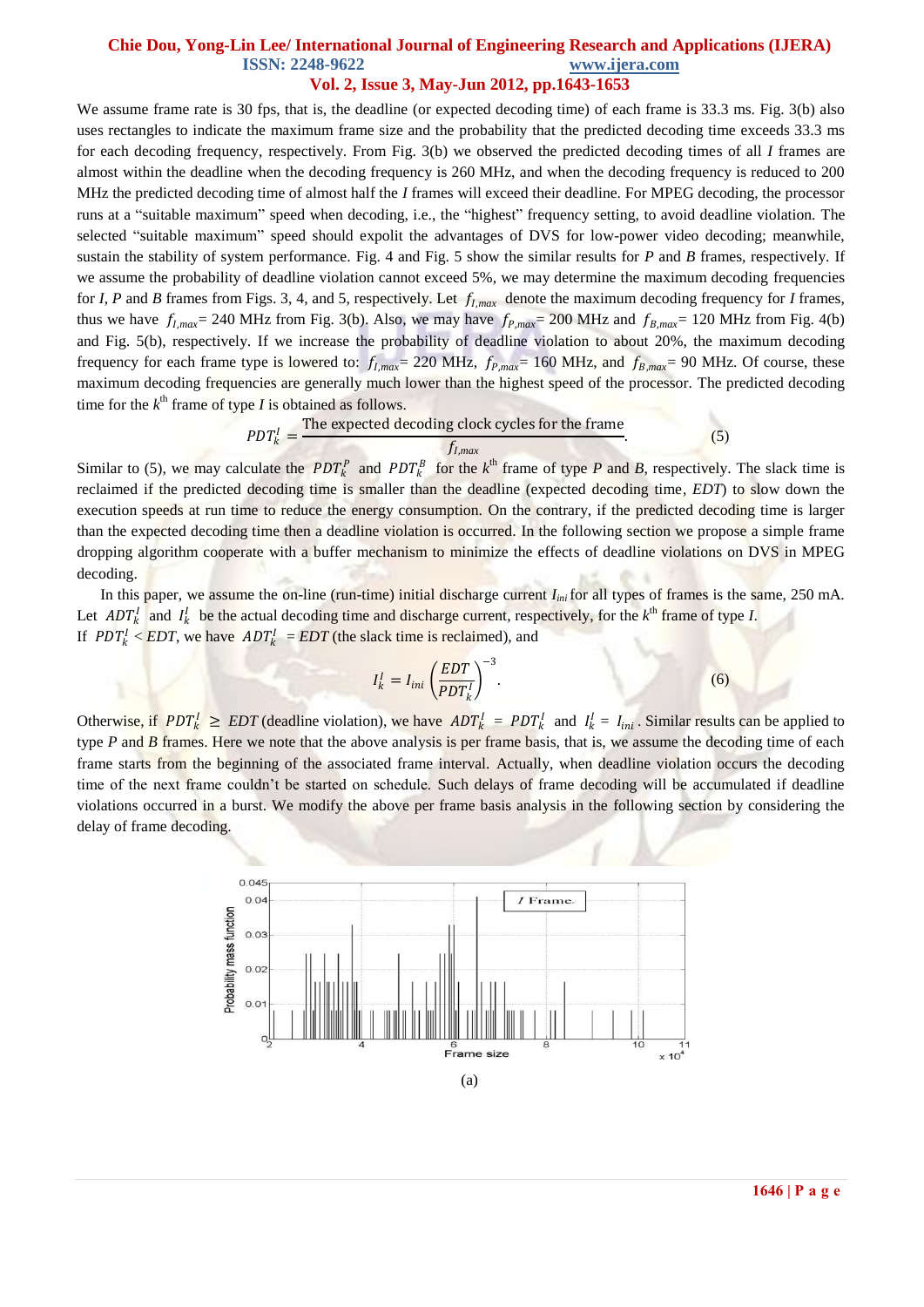**Vol. 2, Issue 3, May-Jun 2012, pp.1643-1653**



**Fig. 3** Maximum decoding frequency setting for type-*I* frames in the *UnderSiege* movie clip.



**Fig. 4** Maximum decoding frequency setting for type-*P* frames in the *UnderSiege* movie clip.

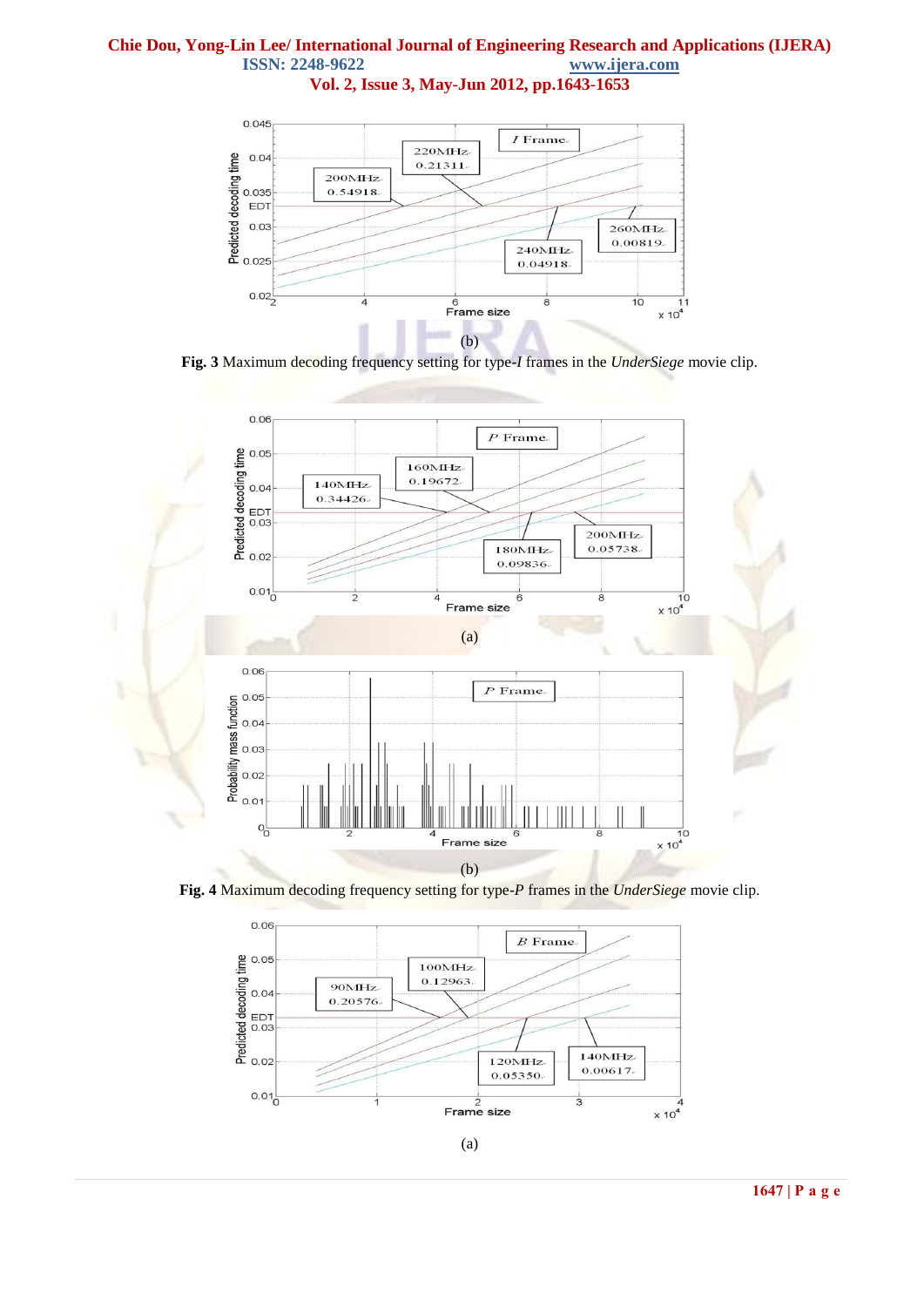**Vol. 2, Issue 3, May-Jun 2012, pp.1643-1653**



**Fig. 5** Maximum decoding frequency setting for type-*B* frames in the *UnderSiege* movie clip.

# **4 Frame Dropping Algorithms**

Since we allow a frame to be decoded when deadline violation occurs, the decoding time of the next frame couldn't be started on schedule. Such delays of frame decoding will be accumulated if deadline violations occurred in a burst. In this paper, we use dual-buffer mechanism to solve the delay problem of frame decoding. One of the buffers is used to store the current decoding frame, and the other is used to store the next decoding frame. When the decoding time of a frame is deferred, the coded data of the frame can be stored in the buffer waiting for its decoding or to be dropped. Fig. 6 shows the battery discharge current of decoding frames versus time axis in the case of deadline violation probability is limited to 20%. The time axis is divided into equally spaced time interval which is equal to the expected decoding time (33.3 ms). In Fig.  $6(a)$  and  $6(b)$  we also show the frame type and the predicted decoding time for each frame. As shown in Fig.  $6(a)$ , frame number 662 is decoded on schedule and has no deadline violation, hence DVS is applied to this frame decoding and the discharge current follows equation (6). Frame number 663 is decoded on schedule but has deadline violation, hence DVS can't be applied to this frame and the decoding time of frame number 664 has to be deferred. Note that the decoding of frames 663, 664 and 665 all can't end before their respective deadlines, thus DVS can't apply to these frames and their discharge current are all equal to *Iini*. Although the decoding of frame 666 has been delayed, the decoding of the frame ended before its expected deadline. Thus DVS can be applied to frame 666 and the discharge current needs to be modified as follows. Let *Ideferred* and *PDTdeferred* be the discharge current and the predicted decoding time of the frame such as frame 666, and let  $\Delta$  be the deferred time of the frame decoding. We have

$$
I_{deferred} = I_{ini} \left(\frac{EDT - \Delta}{PDT_{deferred}}\right)^{-3}.
$$
 (7)

Fig. 6(b) shows an example when frame dropping event occurred and the associated buffer content variations in both buffer 1 and buffer 2. In Fig. 6 (b), both frame 516 and 517 have large predicted decoding times and when the decoding of frame 517 is completed the decoding of frame 518 has just pass by. Thus the coded data of frame 518 is withdrawn from buffer 1 without being decoded. In Fig. 6 (b), we use crosses to indicate that during some time intervals the buffer contents are "don't care".

 If we want to keep type *I* frame from being dropped to preserve video quality. In Fig. 6(b) it is necessary to make a decision what type does frame 518 belong to? If frame 518 belongs to type *I*, it shouldn't be dropped and instead of frame 519 it should be decoded immediately after the decoding of frame 517, so frame 519 is dropped without being decoded. Of course, the data content stored in buffer 1 has to be changed accordingly. Data frame 518 has to be stored in buffer 1 until the end of its decoding, and data frame 519 should not be appeared in buffer1. Actually, type *I* frames are most important frames in MPEG decoding and type *B* frames are least significant frames. Hence, instead of keeping type *I* frame from being dropped, the proposed frame dropping algorithms select only type *B* frames to drop in order to preserve video quality. The proposed algorithms also make a decision for each decoding frame whether DVS can be applied to it or not. For example, as shown in Fig. 6(b) the predicted decoding time for frame 520 is small than the *EDT*. If we consider the decoding of frame 520 individually, of course DVS should be applied on it. But, it didn't because of the delay of frame decoding. This will cause performance degradation due to deadline violations occurred in a burst.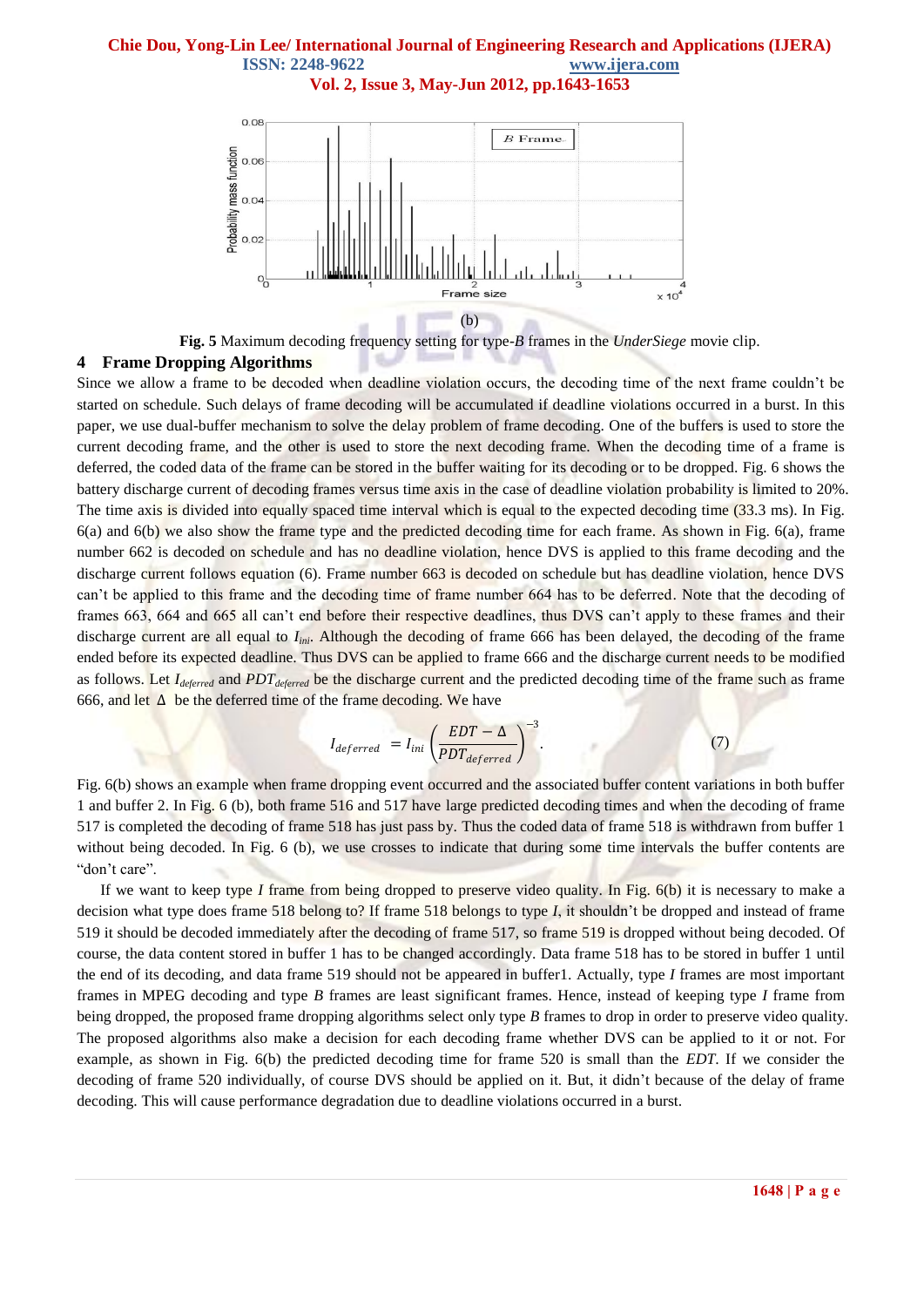**Vol. 2, Issue 3, May-Jun 2012, pp.1643-1653**



(a) Decoding frame sequence without frame dropping.



(b) Decoding frame sequence with frame dropping.



 In this paper, we propose two types of frame dropping algorithms. The difference between these two algorithms is determined by when and how to drop a frame. The first algorithm, called *Late\_dropping* algorithm, selects a frame to drop when the deferred decoding time of a frame, denoted by ∆, is larger than one *EDT.* The second algorithm, called *Early\_dropping* algorithm, selects a frame to drop when the deferred decoding time of a frame is larger than one half of an *EDT*. In the following we use schematic diagrams to illustrate how to drop a frame for different algorithms. Schematic illustrations are helpful in understanding and differentiating when and how the proposed algorithms are going to drop a frame.

### **4.1** *Late\_dropping* **Algorithm**

Fig. 7 shows the schematic illustrations for two kinds of *Late\_dropping* algorithms by adopting different frame dropping considerations. Diagrams shown in Figs. 7(a) and 7(b) use drop\_next mechanism, that is, if the deferred decoding time of  $(i+2)$ <sup>th</sup> frame is larger than one *EDT*, the algorithm allows the decoding of the  $(i+1)$ <sup>th</sup> frame to continue and selects next frame to drop. If the next frame, i.e., the  $(i+2)^{th}$  frame, belongs to *I* or *P* type, then the algorithm selects the  $(i+3)^{th}$  frame to drop as shown in Fig. 7(a). But if the  $(i+2)^{th}$  frame belongs to *B* type, then the algorithm selects the  $(i+2)^{th}$  frame to drop as shown in Fig.  $7(b)$ . Diagrams shown in Figs.  $7(c)$  and  $7(d)$  use immediately drop mechanism, that is, if the deferred decoding time of  $(i+2)$ <sup>th</sup> frame is larger than one *EDT* after adding the predicted decoding time of the  $(i+1)$ <sup>th</sup> frame, the algorithm checks the frame type of the  $(i+1)$ <sup>th</sup> frame first before the decoding of the  $(i+1)$ <sup>th</sup> frame. If the  $(i+1)$ <sup>th</sup> frame, belongs to *I* or *P* type, then the algorithm allows the decoding of the  $(i+1)$ <sup>th</sup> frame to continue and selects the  $(i+2)$ <sup>th</sup> frame to drop as shown in Fig. 7(c). But if the  $(i+1)^{th}$  frame belongs to *B* type, then the algorithm does not allow the decoding of the  $(i+1)$ <sup>th</sup> frame to continue and drop it immediately as shown in Fig. 7(d). There is a decoding idle time between the end of the decoding of the  $i^{\text{th}}$  frame and the beginning of the decoding of the  $(i+2)^{\text{th}}$  frame, thus power can be saved. Here we note that Figs. 7(b) and 7(c) share the same diagram essentially.



(a) Drop\_next mechanism with  $(i+2)^{th}$  frame belongs to *I* or *P* type.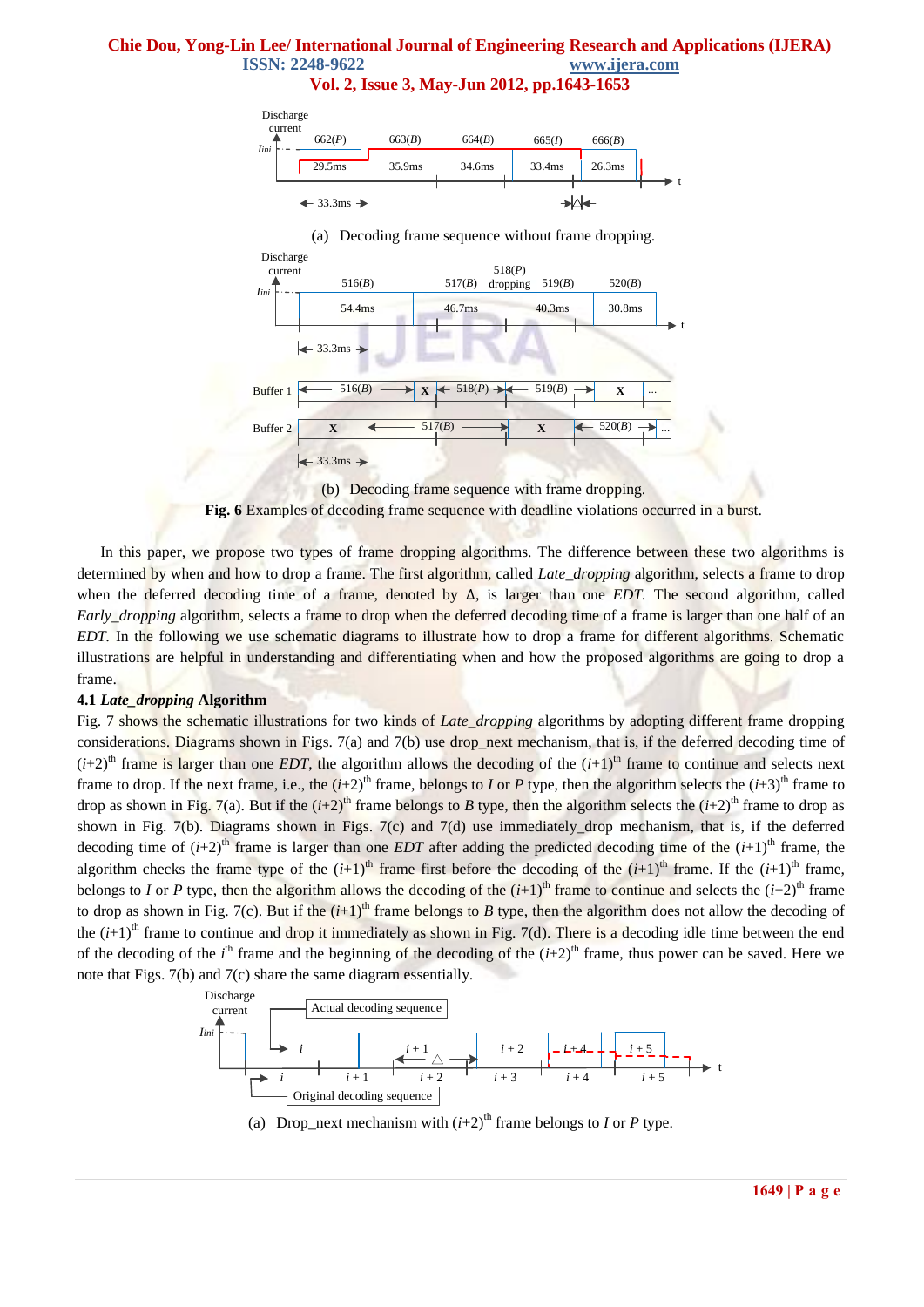**Vol. 2, Issue 3, May-Jun 2012, pp.1643-1653**



**Fig. 7** Schematic illustrations for *Late\_dropping* algorithms.

### **4.2** *Early\_dropping* **Algorithm**

Fig. 8 shows the schematic illustrations for *Early\_dropping* algorithm by using immediately\_drop mechanism. In Fig. 8(a), if the deferred decoding time of  $(i+2)^{th}$  frame is larger than one half of an *EDT* after adding the predicted decoding time of the  $(i+1)$ <sup>th</sup> frame, the algorithm checks the frame type of the  $(i+1)$ <sup>th</sup> frame first before the decoding of the  $(i+1)$ <sup>th</sup> frame. If the  $(i+1)$ <sup>th</sup> frame, belongs to *I* or *P* type, then the algorithm allows the decoding of the  $(i+1)$ <sup>th</sup> frame to continue and selects the  $(i+2)$ <sup>th</sup> frame to drop. Thus, there is a decoding idle time, denoted by  $T_{off}$ , between the end of the decoding of the  $(i+1)$ <sup>th</sup> frame and the beginning of the decoding of the  $(i+3)$ <sup>th</sup> frame. However, if the  $(i+1)$ <sup>th</sup> frame belongs to *B* type, then the algorithm does not allow the decoding of the  $(i+1)$ <sup>th</sup> frame to continue and drop it immediately as shown in Fig. 8(b). Thus, there is a decoding idle time, denoted by T<sub>off\_II</sub>, between the end of the decoding of the *i*<sup>th</sup> frame and the beginning of the decoding of the  $(i+2)^{th}$  frame. Although both  $T_{off\_I}$  and  $T_{off\_I}$  may save power, it can be easily shown that  $T_{off\_I}$ .





### **5 Evaluation Results**

Performance degradation of DVS in MPEG decoding rises due to deadline violations occurred in a burst. We adopt a video clip from a high motion movie "*UnderSiege"* to evaluate the effectiveness of different frame dropping algorithms proposed in the previous section. The maximum decoding frequency for each frame type is set to  $f_{l,max} = 220 \text{ MHz}$ ,  $f_{p,max} = 160$ MHz, and  $f_{B,max}$ = 90 MHz, where the probability of deadline violations is allowed to about 20%, as we have discussed in section 3. Fig. 9 shows the predicted decoding times of frames numbered from 250 to 700 in the selected video clip. From Fig. 9 we observed that there are two heavy burst intervals (around frames 350-420 and 490-530) and one light burst interval (around frames 600-660). We use these burst intervals to evaluate frame dropping situations for different algorithms. Results are shown in Fig. 10. Briefly, in Fig. 10 we use case I to denote the condition of which *Late\_dropping*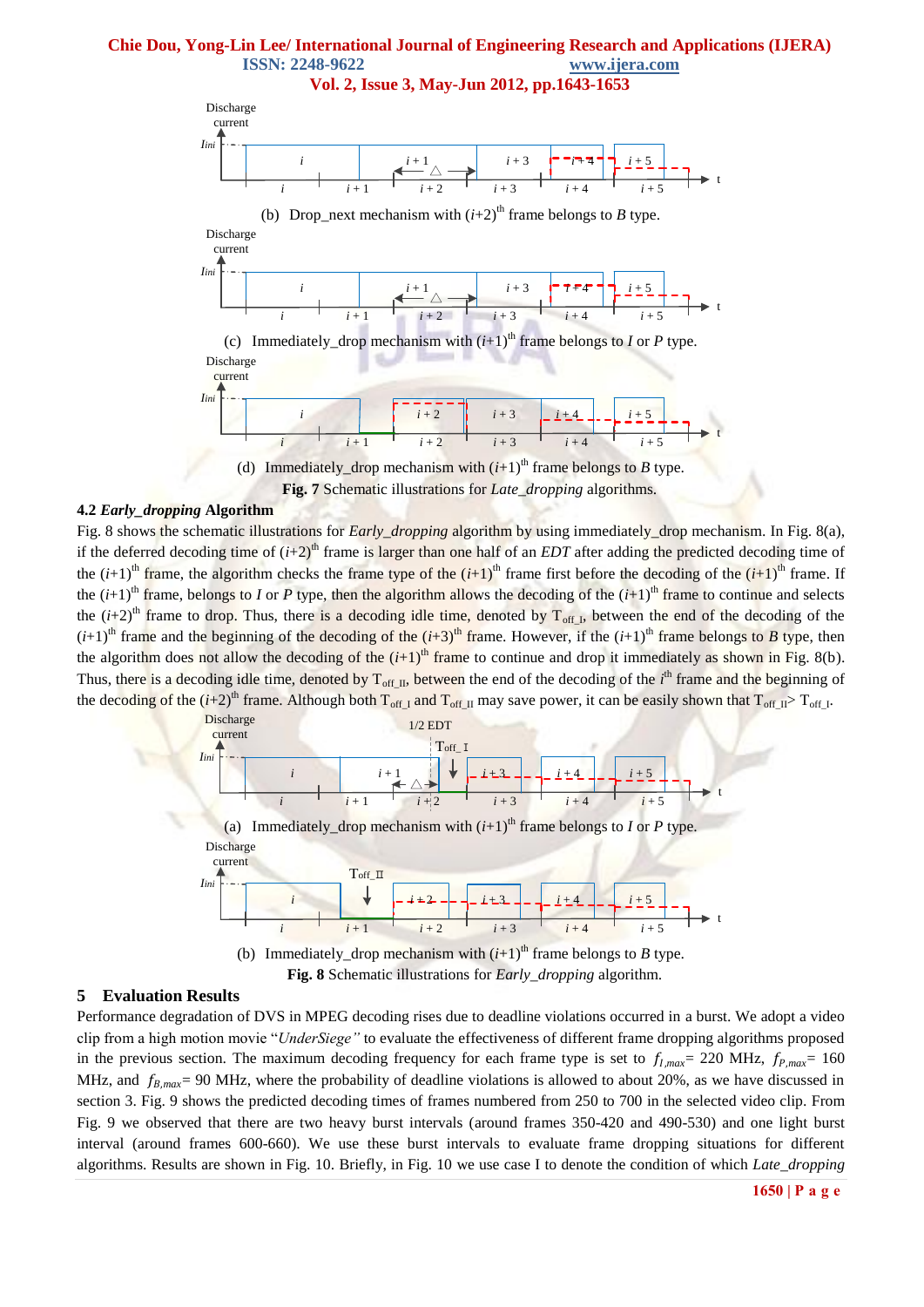algorithm with drop\_next mechanism was adopted. Case II denotes the condition of which *Late\_dropping* algorithm with immediately\_drop mechanism was adopted. Case III denotes the condition of which *Early\_dropping* algorithm with immediately\_drop mechanism was adopted. Since case I and case II belong to the same *Late\_dropping* algorithm, they have similar dropping situations as shown in Fig. 10(a) and (b). On the contrary, case III belongs to *Early\_dropping*  algorithm, thus has more severe dropping situations as shown in Fig. 10(c). During the first heavy burst interval, case I drops 6 frames and case II drops 7 frames and case III drops 13 frames. During the second heavy burst interval, case I drops 6 frames and case II drops 7 frames and case III drops 9 frames. During the light burst interval, none of the frames were dropped in case I and case II, but case III drops 3 frames. Note that all dropped frames belong to *B* type.



**Fig. 10** Sequences of frame dropping for three different cases.

Although case III has almost twice more severe dropping situations than case I and case II, it has better DVS application and thus save more battery energy. Fig. 11 shows the battery discharge current of each frame during the second heavy burst interval for three different cases. We assume all types of frames use the same initial decoding current *Iini*=250 mA. If DVS cannot apply on the decoding of a frame, its decoding current should maintain the initial value 250 mA. Once the decoding of a frame can adopt DVS, its decoding current can be calculated either by (6) or (7), depending on whether the starting time of the decoding has been deferred. Note that, Fig. 11 shows just the discharge current of each frame, but the actual decoding time of each frame is not shown in the figure. From Fig. 11, we observed that DVS application for three different cases vary from frame 495 to frame 522. During this interval case I drops 5 frames and has 3 times of DVS application as shown in Fig. 11(a). Case II drops 6 frames and also has 3 times of DVS application as shown in Fig. 11(b). Fig. 11(c) shows that case III drops 9 frames and has 6 times of DVS application. We use battery capacity discharge equation (3) to compute the power consumptions for three different cases, from the decoding of frame 480 to frame 530. Fig. 12 shows the battery discharge capacity for three different cases during this interval. Here we observed that before the decoding of frame 495, all three cases have same power consumption begin from frame 480. After that, the power consumptions for three cases differ from each other. Although there have several times that the power consumptions for case I and case II are equal. It still can be seen that case II has better power consumption than case I. The total improvement of power saving during frames 480-530 is about 5.5%. And, it is also obvious that the power consumption for case III is much better than case I and case II. The total improvement of power saving for case III is about 20.8% than case I during frames 480-530. It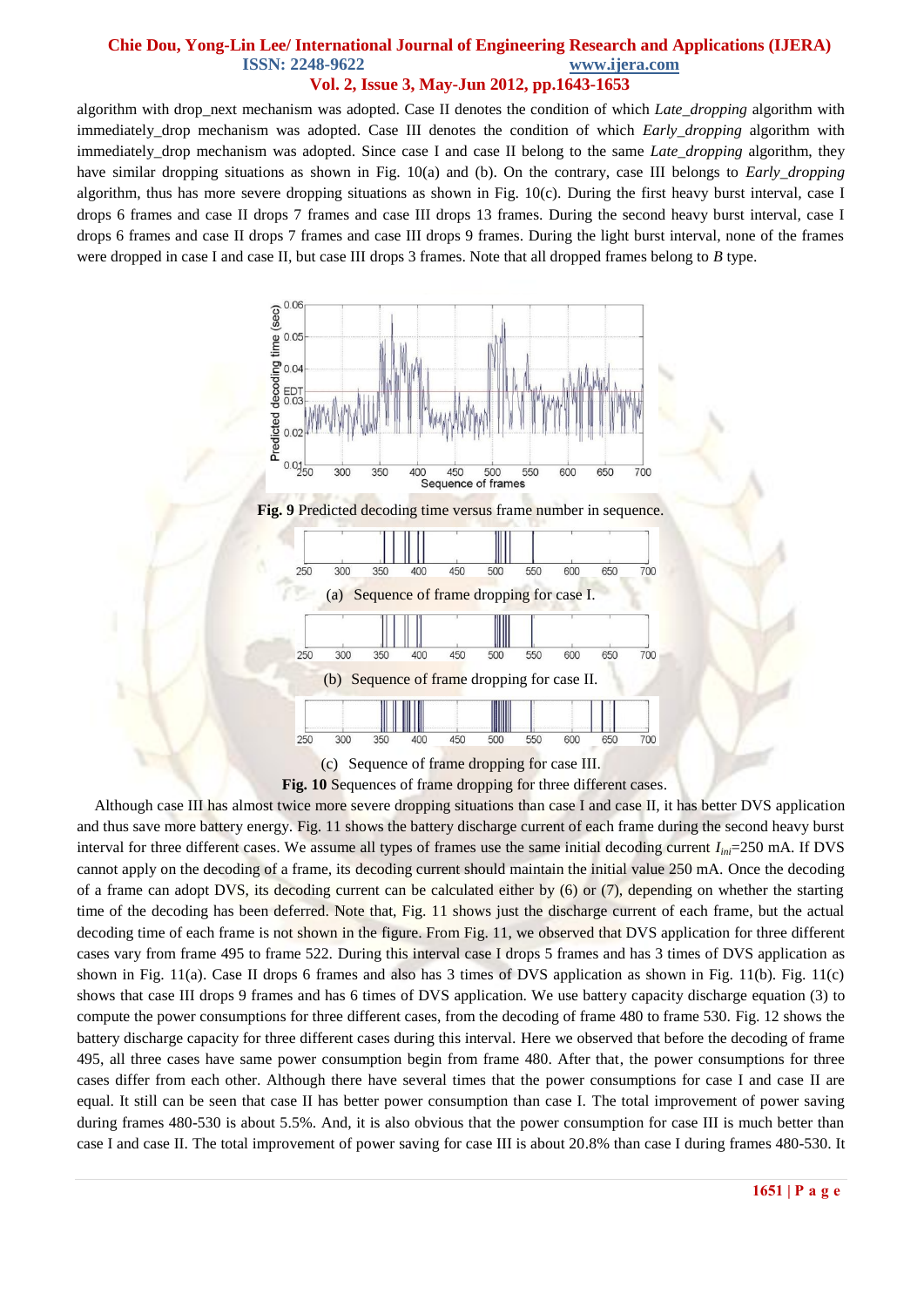is interested to note that for all three cases frame dropping will never be occurred in consecutive. This proofs the effectiveness of the proposed frame dropping algorithms on DVS application in MPEG decoding.



### **6 Conclusions**

In MPEG decoding, the decoding time of a frame may be deferred or even the frame may be dropped when frames with large predicted decoding times occurred in a burst. The predicted decoding time of a frame is calcalated by (5), and its value depends on the selected maximum decoding frequency (MDF) for the type of which the frame belongs to. In this paper, we assume the predicted decoding time of each frame can be estimated in advance in an off-line manner. To determine the off-line "suitable maximum" decoding frequency for different frame types, a probabilistic approach is proposed in section 3. To exploit the advantage of DVS, the slack time is reclaimed if the predicted decoding time is smaller than the deadline (*EDT*) to slow down the execution speeds at run time to reduce the energy consumption. The decoding of a frame may be deferred or even the frame may be dropped when frames with large predicted decoding times occurred in a burst. Performance degradation of DVS in MPEG decoding rises due to deadline violations occurred in a burst.

 This paper proposes two types of frame dropping algorithms to maintain the energy efficiency of DVS in MPEG decoding; meanwhile, to avoid consecutive frame dropping to preserve the quality of video playing. The *Late\_dropping*  algorithm selects a frame to drop when the deferred decoding time of a frame is larger than one *EDT.* And the *Early\_dropping* algorithm selects a frame to drop when the deferred decoding time of a frame is larger than one half of an *EDT.* We adopt a video clip from a high motion movie "*UnderSiege"* to evaluate the effectiveness of the proposed algorithms. The maximum decoding frequency for each frame type is set to  $f_{l,max}$  = 220 MHz,  $f_{P,max}$  = 160 MHz, and  $f_{B,max}$ = 90 MHz, where the probability of deadline violations is allowed to about 20%. Evaluation results, using a sample heavy burst interval as basis, show that *Early\_dropping* algorithm with immediately\_drop (case III) mechanism produces